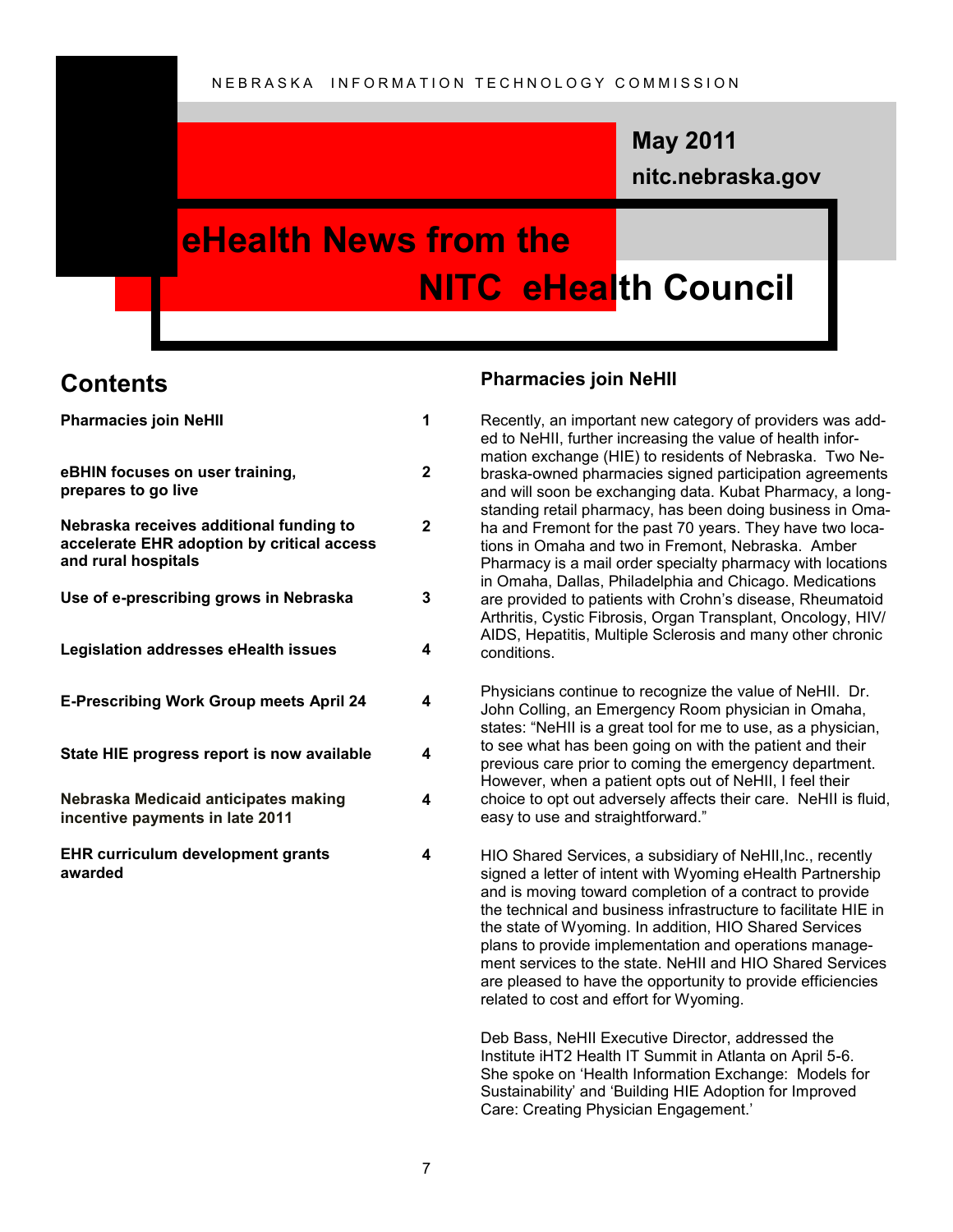Chris Henkenius, NeHII Program Director, served on two panels at State HIE Direct Boot Camp in Chicago on April 12-14. This purpose of this event, sponsored by the Office of the National Coordinator for Health Information Technology (ONC), is to bring together representatives from states across the country who will share information on NHIN Direct architectural components, deployment models, results delivery and the future platform.

Deb Bass and Chris Henkenius lead NeHII operations, serve on national committees related to HIE and address conferences in Nebraska and throughout the U.S. as featured presenters. They are available for community presentations and may be contacted at 402.981.7664.

#### **eBHIN focuses on user training, prepares to go live**

Over the last quarter, the Electonic Behavioral Health Information Network (eBHIN) team has been finalizing the work to support the network HIE "go live" scheduled for summer in Southeast Nebraska. The data center has been established and has successfully completed a security audit. The NextGen team has been working with Magellan Behavioral Healthcare on development of the file transfer protocol to upload information to the State"s Administrative Services Organization. The file transfer process has been defined and is being tested between the two systems. The final touches are being put on the behavioral health shared record application and processes for upload to the HIE application refined. The consent for release of information has been finalized and will be used in all participant settings. End users will receive comprehensive system training in May.

#### **Nebraska receives additional funding to accelerate EHR adoption by critical access and rural hospitals**

Wide River Technology Extension Center (TEC), the designated Regional Extension Center (REC) for Nebraska, received notice of funding from the Office of the National Coordinator for Health Information Technology (ONC) for an additional \$1,068,000 to assist with the transition from paper to EHRs for state's 66 Critical Access Hospitals (CAHs) and small Rural Hospitals in February 2011.

Dr. David Blumenthal, MD, MPP, National Coordinator for ONC announced an additional \$12 million in funding nationwide in new technical support assistance to help CAHs and small rural hospitals adopt and become meaningful users of certified health information technology.

The additional CAHs and small rural hospital funding will be administered through Wide River TEC. Wide River TEC offers a wide range of hands-on technical assistance, guidance and information on best practices to support and accelerate healthcare providers' efforts to become meaningful users of certified EHRs under the Medicare and Medicaid incentives programs. Wide River TEC is currently assisting over 500 providers in Nebraska to help ease this transition to EHRs. Through an advisory role, Wide River TEC brings local expertise and support to primary care physicians and other healthcare providers with necessary technical assistance for successful EHR implementation.

Wide River TEC, a distinct business unit of CIMRO of Nebraska, was awarded a four-year cooperative agreement by the ONC in February 2010 with access to \$8,237,775 in grant funding conditioned upon achievement of specific milestones to assist Nebraska healthcare providers with EHR assistance. "We are thankful to ONC for providing this additional funding to assist Nebraska CAHs and small rural hospitals," stated Greg Schieke, Senior Vice President of Wide River TEC. "We know there is great interest among rural Nebraska hospitals in adopting Health IT to improve the quality and efficiency of care. Wide River TEC will soon contact each CAH and small rural hospital to discuss their current state of IT adoption, and how we can work together to achieve a successful EHR implementation."

"Critical access and rural hospitals are a vital part of our healthcare system. Health information technology can offer rural health care providers and their patients resources and expertise that may not be currently available in their communities. We recognize that the transition to electronic health records (EHRs) is a challenge and that rural facilities face even greater challenges to make the transition from paper to electronic records," Dr. Blumenthal said. "This additional funding recognizes the need to address these challenges and represents another important milestone in our commitment to critical access and rural hospitals throughout the country as they transition to EHRs."

**Page 2**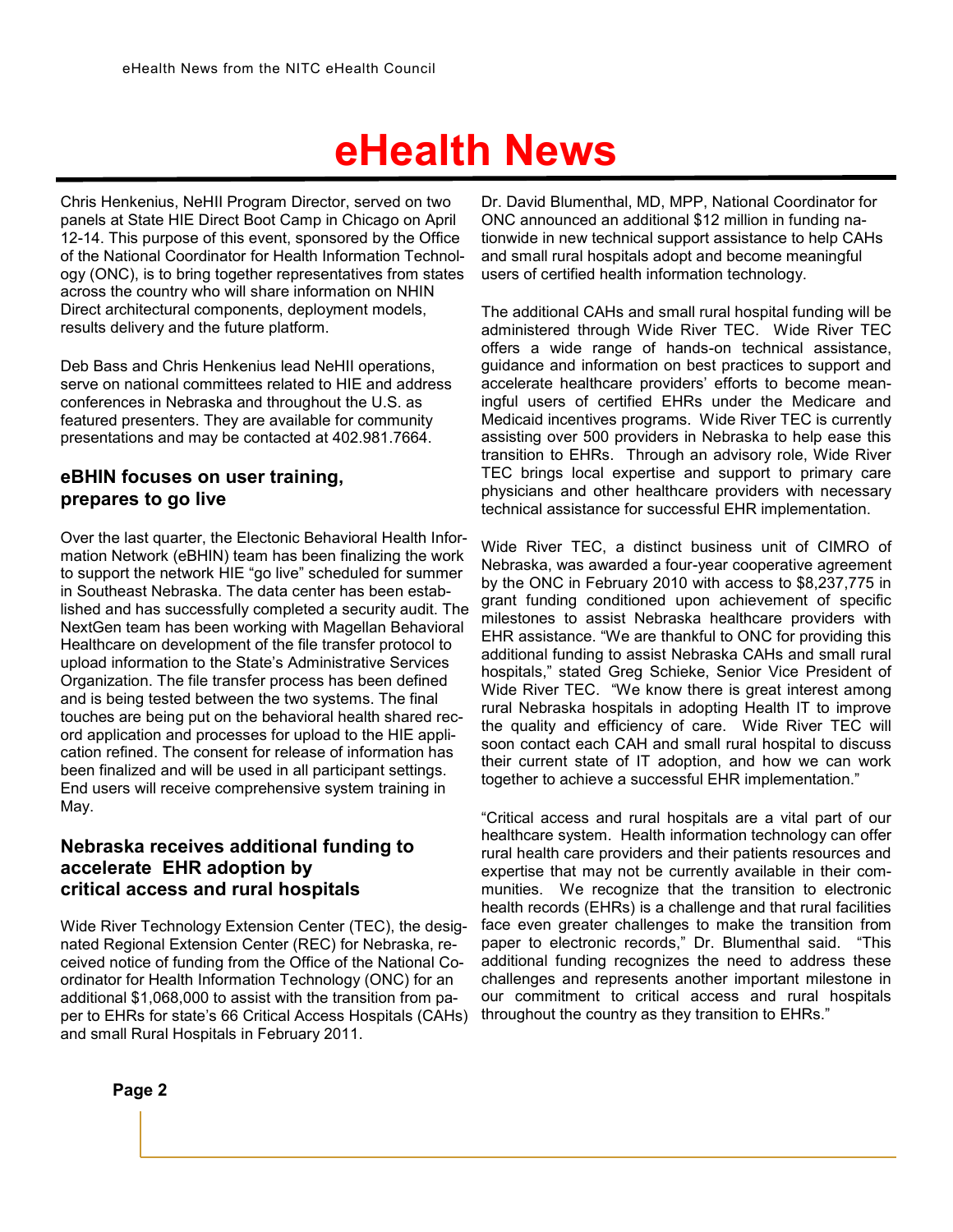The new funding is provided under the Health Infor- program, visit [http://healthit.hhs.gov/programs/rec.](http://healthit.hhs.gov/programs/rec) mation Technology Economic and Clinical Health This press release was developed by CIMRO of Nebras-(HITECH) Act, part of the American Recovery and Rein-*ka through funding from the United States Office of the*  vestment Act of 2009. The HITECH Act created the *National Coordinator, Department of Health and Human*  Medicare and Medicaid EHR incentive programs, which *Services, grant number 90RC0018/01. Form No. 0116* will provide incentive payments to eligible professionals, *0411* eligible hospitals, and CAHs that adopt and demonstrate meaningful use of certified EHR technology. Incentives totaling as much as \$27.4 billion over 10 years could be expended under the program, which is administered by the Centers for Medicare & Medicaid Services. In addition, the HITECH Act provided \$2 billion through ONC to support technical assistance, training and demonstration projects to assist in the nation"s transition to EHRs.

Wide River TEC is offering a complimentary service package for each eligible hospital. View Wide River TEC"s [Critical Access Hospital web page](http://www.widerivertec.org/home/cahs.aspx) for details about our complimentary packages.

For more information about Wide River TEC, visit [www.widerivertec.org.](http://www.widerivertec.org) For more information on the REC

#### **Use of e-prescribing grows in Nebraska**

As of Feb. 2011, 82% of pharmacies in Nebraska were actively participating in e-prescribing, compared to 88% of pharmacies in the United States. This is up from 73% in 2009. Nebraska also has 1,446 unique prescribers as of Feb. 2011, up from 552 in 2009. As of Jan. 2011, 1,006 physicians were e-prescribing which is 31% of Nebraska physicians, up from 11% of physicians e-prescribing in 2009. Very few dentists are e-prescribing, which brings down the percent of total Nebraska prescribers e-prescribing to 25%. The table below provides additional figures on e-prescribers in Nebraska:

| <b>Prescribers</b>                              | # of Prescribers | # of E-Prescribers | % E-prescribing |
|-------------------------------------------------|------------------|--------------------|-----------------|
| Physicians                                      | 3202             | 1006               | 31%             |
| <b>Physician Assistants</b>                     | 569              | 138                | 24%             |
| <b>Advanced Practice Regis-</b><br>tered Nurses | 455              | 182                | 40%             |
| Psychiatrists                                   | 128              | 32                 | 25%             |
| Dentists                                        | 1110             | 3                  | 0%              |
| <b>Total</b>                                    | 5489             | 1361               | 25%             |

#### **E-Prescribers in Nebraska (Jan. 2011)**

Source: Jan. 2011 data from SureScripts

*The statistics on e-prescribing have been provided by SureScripts to recipients of state health information exchange grants through an agreement between SureScripts and the Office of the National Coordinator for Health IT.*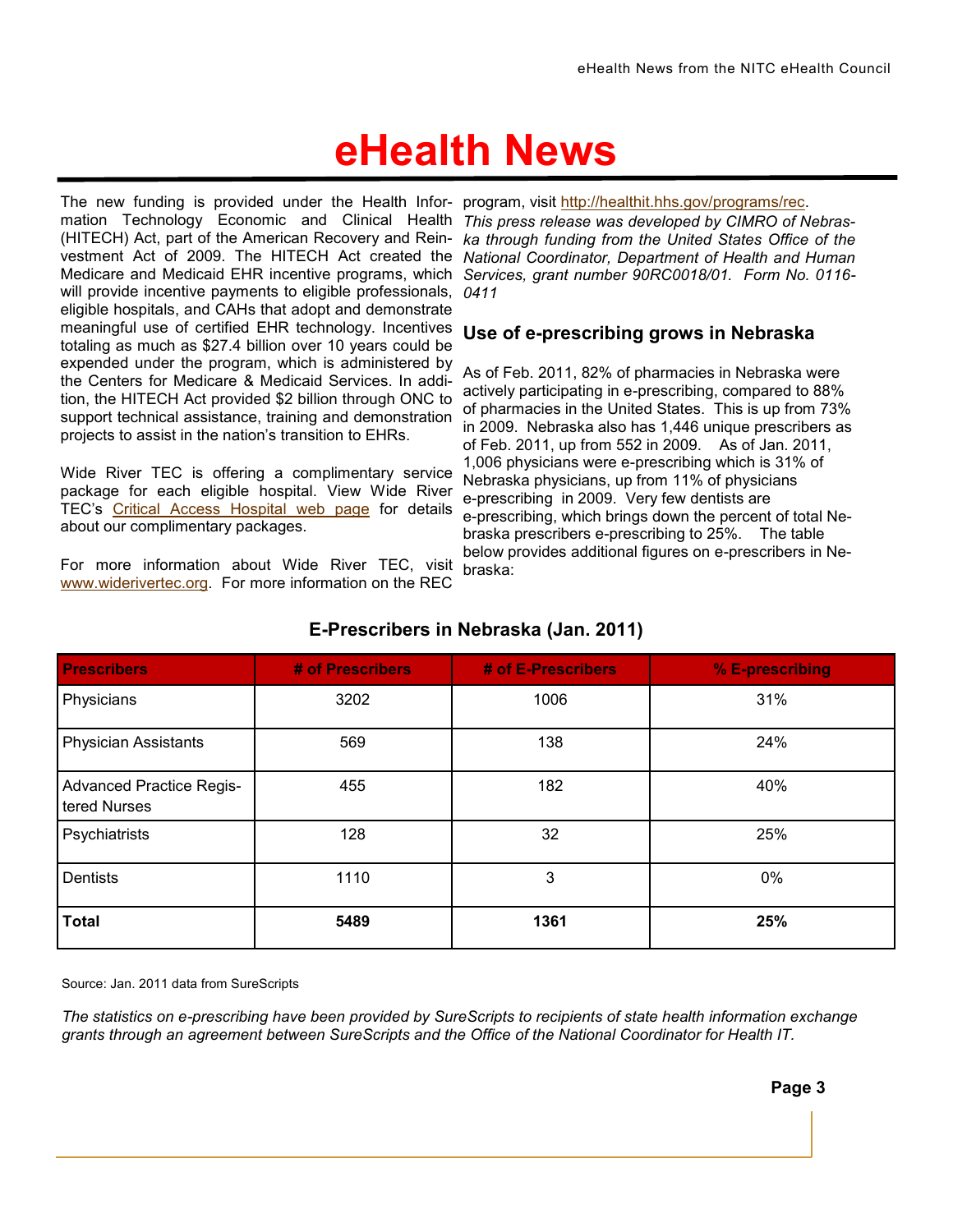#### **Legislation addresses eHealth issues**

The Nebraska Unicameral has addressed several issues related to eHealth in legislation this session. Here is an update on the status of the legislation:

**LB 591 Provide for a syndromic surveillance program and change immunization information exchange provisions.** The legislation includes provisions which will facilitate the electronic exchange of syndromic surveillance and immunization information. LB 591 passed on Final Reading and was presented to the Governor on May 12, 2011. The Final Reading copy is available at [nebraskalegislature.gov/FloorDocs/Current/PDF/Final/LB591.pdf.](http://nebraskalegislature.gov/FloorDocs/Current/PDF/Final/LB591.pdf)

**LB179 Change pharmacy provisions.** LB 179 eliminates the requirement for pharmacists to write the date of filling and sign the face of a prescription for controlled substances listed in Schedule II, facilitating the future use of e-prescribing for controlled substances. LB 197 was approved by Governor Heineman on March 10, 2011. The slip law copy is available at

[nebraskalegislature.gov/FloorDocs/Current/PDF/Slip/LB179.pdf.](http://nebraskalegislature.gov/FloorDocs/Current/PDF/Slip/LB179.pdf)

For more about the requirements for e-prescribing controlled substances see the DEA"s FAQ page at [www.deadiversion.usdoj.gov/ecomm/e\\_rx/faq/practitioners.htm](http://www.deadiversion.usdoj.gov/ecomm/e_rx/faq/practitioners.htm).

**LB 237 Provide for creation of a prescription drug monitoring program.** LB 237 authorizes the Department of Health and Human Services to collaborate with NeHII to establish a prescription drug monitoring program. LB 237 was approved by Governor Heineman on April 14, 2011. The slip law copy is available at [nebraskalegislature.gov/FloorDocs/Current/PDF/Slip/LB237.pdf.](http://nebraskalegislature.gov/FloorDocs/Current/PDF/Slip/LB237.pdf)

#### **E-Prescribing Work Group meets April 24**

The E-Prescribing Work Group will meet on Tuesday, April 24 from 4:00 to 6:00 at Mahoney State Park. For more information, e-mail [anne.byers@nebraska.gov.](mailto:anne.byers@nebraska.gov)

#### **State HIE progress report is now available**

The April 2011 progress report for Nebraska's State HIE Cooperative Agreement is now available from the NITC"s website ([www.nitc.nebraska.gov\).](http://www.nitc.nebraska.gov)

#### **Nebraska Medicaid anticipates making incentive payments in late 2011**

The Medicaid and Medicaid EHR Incentive Programs provide incentive payments to eligible professionals and eligible hospitals as they adopt, implement, upgrade, or demonstrate meaningful use of certified EHR technology. Nebraska Medicaid is anticipating submittal of a State Medicaid Health Information Technology Plan for CMS approval this spring, with the goal of making incentive payments in late 2011. Be sure to subscribe to the EHR web page to learn more and receive updates: [www.hhs.state.ne.us/med/ehr.htm.](http://www.hhs.state.ne.us/med/ehr.htm) You can submit a questions to the EHR Incentive Program mailbox at [DHHS.EHRIncentives@nebraska.gov.](mailto:DHHS.EHRIncentives@nebraska.gov) 

#### **EHR curriculum development grants awarded**

As a component of the Wide River Technology Extension Center"s grant to promote adoption of electronic health records in Nebraska, approximately 20 faculty at postsecondary institutions will be receiving awards to incorporate electronic health records into their curricula. There is a growing need to train students and health care professionals to implement and meaningfully use EHRs. Wide River Technology Extension Center, with funding from the Office of the National Coordinator for Health Information Technology, has contracted with the University of Nebraska Public Policy Center to coordinate the curriculum awards

In January 2011 (Round 1) and May 2011 (Round 2), educators affiliated with accredited post-secondary institutions in NE were invited to apply for up to \$3000 to develop and teach an EHR-related curriculum (degree or non-degree leading course, training module, workshop, etc.). Round 1 awards were presented to 7 educators who expect to train

**Page 4**